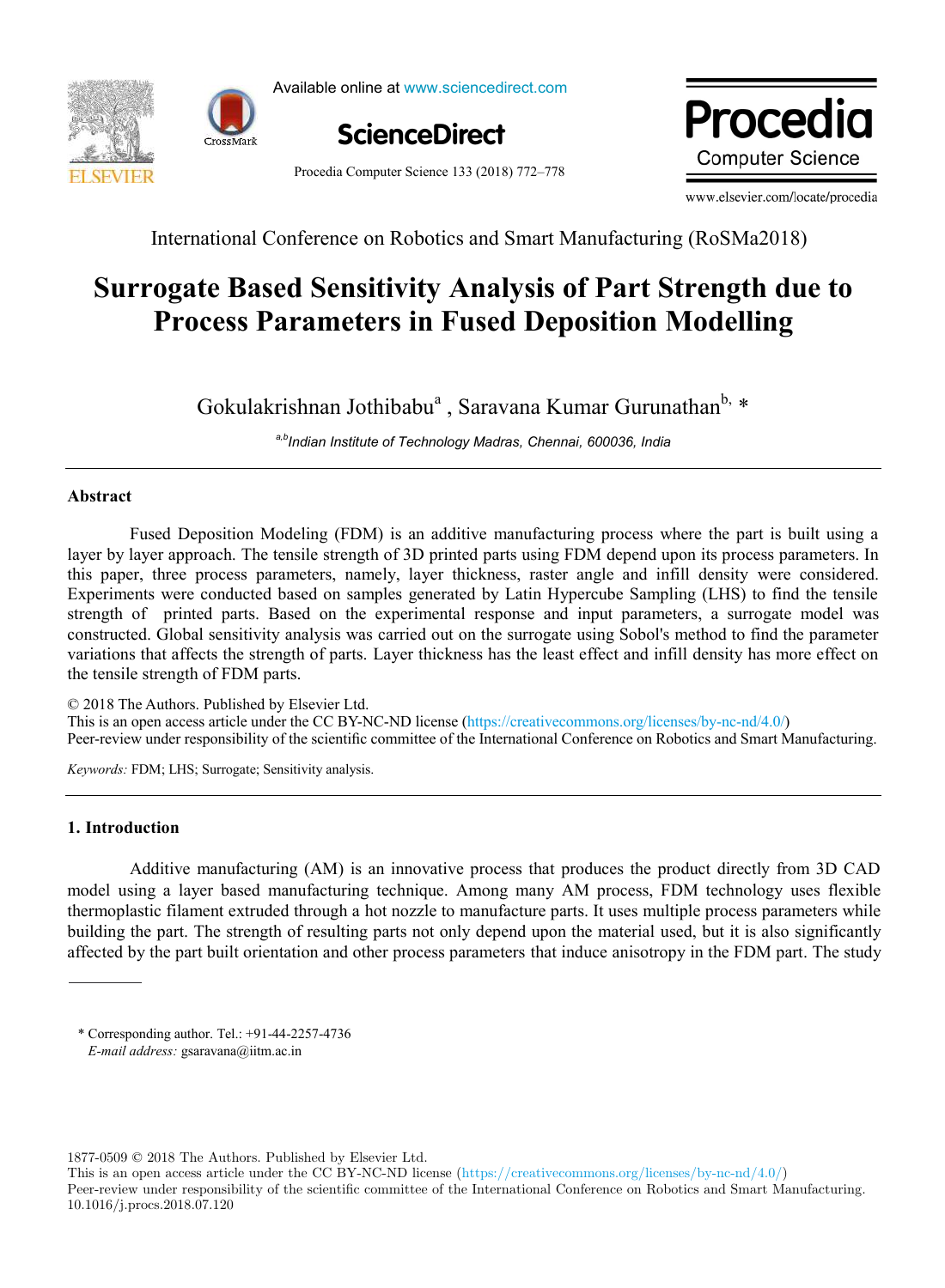conducted by Ziemian et al. showed that the raster angle affected the tensile strength of FDM printed parts significantly [1]. Chockalingam et al. considered four process parameters, namely, build orientation, airgap, raster width, raster angle and studied its effect on tensile strength using face centered central composite design and ANOVA [2]. Sood et al. derived relationship among parameters like, layer thickness, air gap, build orientation, raster angle, raster width and tensile strength using response surface [3]. Sood et al. also derived relationship among parameters as used in [3] and compressive strength [4]. From the literature major factors that affect the tensile strength of the part are layer thickness, raster angle, infill density and build orientation. In this study we considered raster angle, layer thickness and infill density parameters and its effect on tensile strength using sensitivity analysis.

# **2. Methodology**

# *2.1. Models and Fabrication*

Acrylonitrile butadiene styrene (ABS) filament was used as material to print uniaxial tensile specimens as per ASTM D638-14 specification.S300DH™ FDM printer developed by UV Bot®, India has been used to build the parts. CAD models were generated using Auto desk inventor® software and exported in STL file format. Slic3r® an open source software was used to slice the STL file and to set different process parameters for this study. Process parameters namely, raster angle, layer thickness and infill density are examined. The process parameters and its range considered for this study are described in table 1. All the specimen were built in XY orientation as per ASTM F2971-13 terminology. The CAD model and fabricated parts are shown in Figure 1a and 1b .

| Table 1. Process parameters and its range for experiments |                              |         |         |  |  |
|-----------------------------------------------------------|------------------------------|---------|---------|--|--|
| S.No                                                      | Process parameters           | Minimum | Maximum |  |  |
|                                                           | Layer thickness(mm)          | 0.2     | 0.4     |  |  |
|                                                           | Raster angle (deg)           |         | 90      |  |  |
|                                                           | Infill density $\frac{6}{6}$ | 40      | 90      |  |  |





Fig.1.(a) CAD model; (b) Prototypes fabricated for experiment.

# *2.2. Experimental setup and design*

Classical sampling methods are frequently used in the additive manufacturing process [2,3,4]. Since most of the variables are continuous, it is impossible to generate sampling points for all combinations. Classical sampling methods will leave the interior of the design space unexplored [5]. So in this study LHS technique was used for studying the effect of process parameters on the tensile strength of printed parts. Based on the parameter levels in table 1, 20 LHS samples were generated using MatlabR2016a® application. Tension test was performed on a Dak system Inc® twin column table uniaxial material testing machine with a minimum speed of 0.001 mm/min accuracy and 50kN load force capacity. For each experiment, two specimens were used and mean value of the tensile strength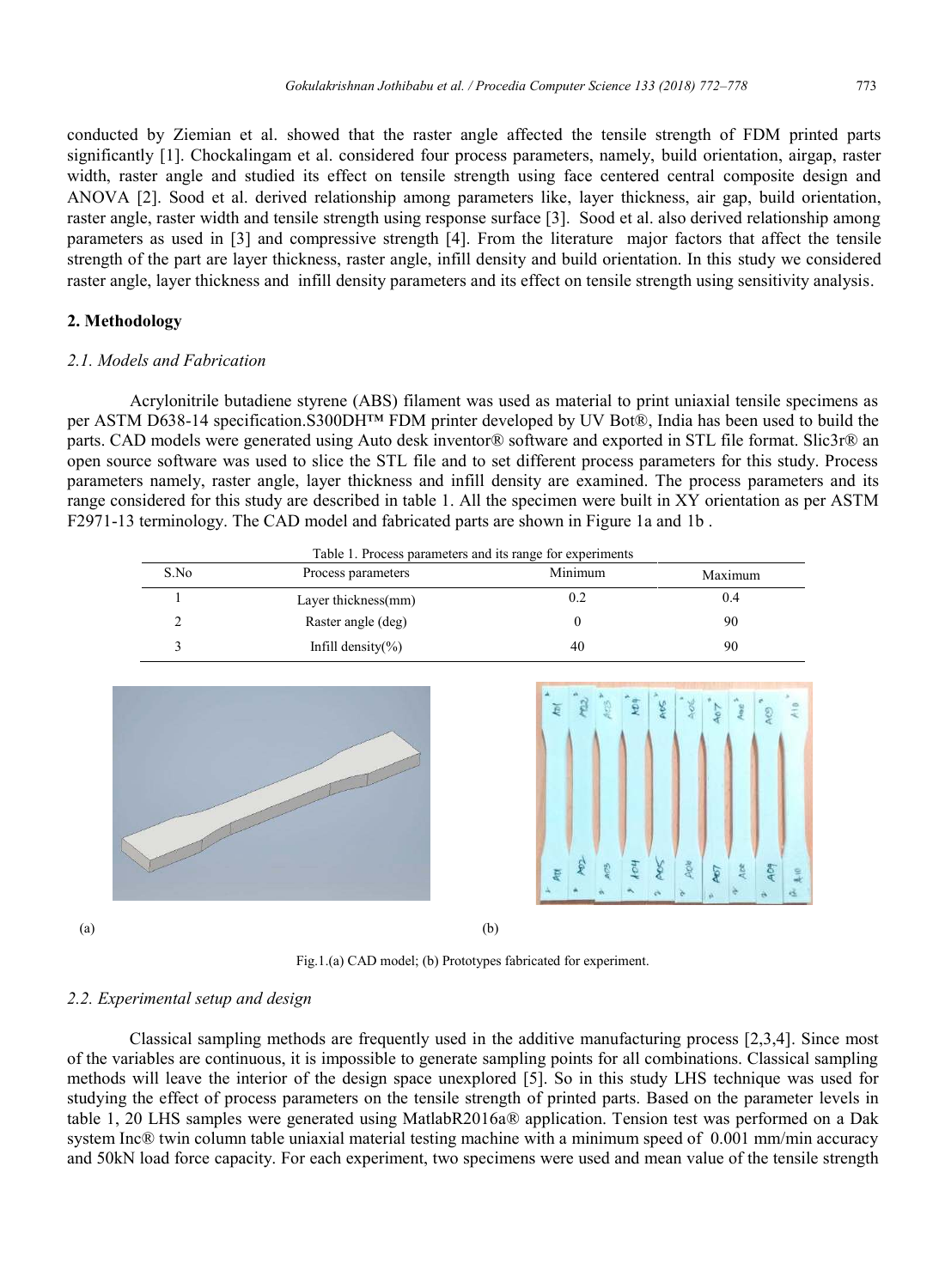were computed.

## *2.3. Surrogate models*

Based on the experimental response for different combination of input parameter generated through LHS design, surrogate model was constructed as a function of input parameters (layer thickness, raster angle and infill density). The constructed surrogate model can predict the tensile strength at different points for the new combination of design variables. In this study, three surrogate models namely, Kriging, Polynomial Response Surface and Radial Basis Function were constructed using surrogate tool box [6] in MatlabR2016a ®. A mathematical description of these models is given below.

## *2.3.1. Kriging (KRG)*

In Kriging, the surrogate is built by approximating the function as a combination of polynomial model and deviations [7] from it as shown in Eq. 1.

$$
\hat{y}(x) = f(x) + Z(x) \tag{1}
$$

 $f(x)$  is the polynomial function and it globally approximates the design space and  $Z(x)$  is the realization of the Gaussian process of mean zero, variance  $\sigma^2$  and non zero covariance.  $Z(x)$  accounts for the local deviation at each sample points and its covariance matrix is given in Eq. 2.

$$
cov[Z(x_i), Z(x_j)] = \sigma^2 R(x_i, x_j)
$$
\n(2)

where  $R(x_i, x_j)$  gives the correlation between any two sample points  $x_i$  and  $x_j$ . In this study, different correlation models such as: linear, spherical, cubic, exponential, Gaussian, cubic-spline and regression models constant, linear and quadratic are used. The Gaussian correlation model is of the following form.

$$
R(x_i, x_j) = \exp\left(-\sum_{k=1}^d \theta_k \left| x_{i,k} - x_{j,k} \right|^{\frac{p_k}{k}}\right)
$$
\n(3)

where *d* is the number of design variables,  $\theta_k$  and  $P_k$  are correlation and smoothness parameters that vary for each design variable for given sample point vector to fit the model, and  $x_{i,k}$  and  $x_{j,k}$  are  $k^h$  component of sample points  $x_i$ and *x<sup>j</sup>* respectively.

#### *2.3.2. Polynomial response surface (PRS)*

 It is one of the widely used surrogate model and it approximates function as the linear combination of the polynomial basis function[7]. The second order polynomial model is given in Eq. 4.

$$
\hat{y}(x) = \beta_0 + \sum_{i=1}^{m} \beta_i x_i + \sum_{i=1}^{m} \sum_{j=1}^{m} \beta_{ij} x_i x_j
$$
\n(4)

where *β0, β<sup>i</sup>* and *βij* are unknown coefficients calculated based on least-square regression to fit the surrogate using sample points and its response, *m* is the number of design variables.

## *2.3.3. Radial basis function (RBF)*

This method interpolates the function by combining the basis function which is radially symmetric at each sample point, using Euclidean norm .It approximates the function locally and size of basis function at each sample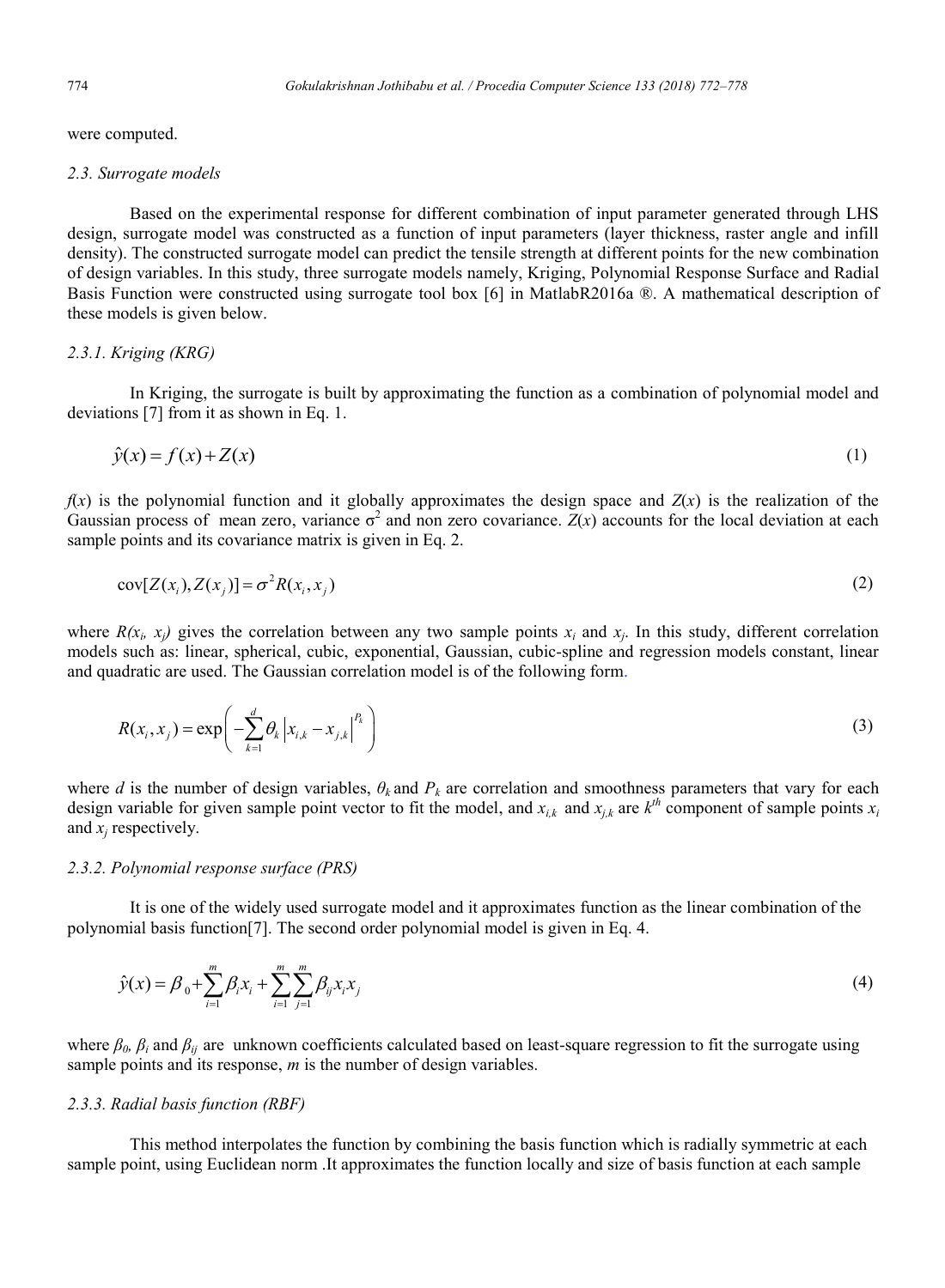point is controlled by its weights [8]. The simple RBF form is given by Eq. 5.

$$
\hat{y}(x) = \sum_{i=1}^{N_c} w_i \varphi(||x - x_i||)
$$
\n(5)

where  $\|x-x_i\|$  is the Euclidean norm and it is radial distance between the design variable *x* and center of  $i^h$ sampling point  $x_i$ ,  $\varphi$  is a basis function,  $w_i$  is the basis function weights. In this study, basis function: bi-harmonic, inverse multi-quadric, thin plate spline, gaussian model, multi quadric are used.

#### *2.4. Cross-validation*

To measure the correctness of the constructed surrogate model and to select the appropriate model for analysis PRESS (Prediction error sum of squares) is used. PRESS is calculated by fitting the surrogate to experimental response by leaving out the response at a point. The response at left out point is predicted by the constructed surrogate model [9]. In this study  $PRESS_{RMS}$  as given in Eq. 6 is used for evaluation and it is compared

$$
PRESS_{RMS} = \sqrt{\frac{1}{N} \sum_{i=1}^{N} (y_i - \hat{y}_i^{(-i)})^2}
$$
(6)

Where,

 $N =$  number of sample points

 $y_i$  = actual response

 $\hat{y}_i$ = predicted response at the left out point

#### *2.5. Global sensitivity analysis*

In Global sensitivity analysis, all parameters are modified simultaneously to find the relative contribution of each design parameter as well as the interaction between each parameter to the output response of the system. Parameters that have less effect on the response can be identified and ignored, so the design space dimension can be reduced. In this study variance based, Sobol sensitivity analysis method [10] using global sensitivity analysis tool box in MatlabR2016a® [11] is used. This method splits the output response into sum function of individual parameters, the combined effect of parameters as given by Eq. 7. After finding the variance of the combined terms and individual term as given in Eq. 8  $&$  Eq. 9., the importance of individual design parameter can be measured by Sobol sensitivity indices as given in Eq. 10. It is calculated to find the first order contribution from each parameter and total order sensitivity indices.

$$
f(x) = f_0 + \sum_{i=1}^{s} f_i(x_i) + \sum_{i=1}^{s} \sum_{i < j}^{s} f_{ij}(x_i, x_j) + \dots + f_{12..n}(x_1, x_2, \dots, x_n) \tag{7}
$$

$$
D = \int f^2 dx - f_0^2 \tag{8}
$$

$$
D_{i_1...i_s} = \int f_{i_1...i_s}^2 dx_{i_s}....dx_{i_s}
$$
 (9)

Where,  $f(x)$  is the approximate surrogate function ,  $x=[x_1,x_2,x_3]$  are the set of input parameters,  $f_0$  is the mean, D is the variance of function and Di is the partial variance corresponding to input process parameters*.* Sobol sensitivity indices for input parameters is given by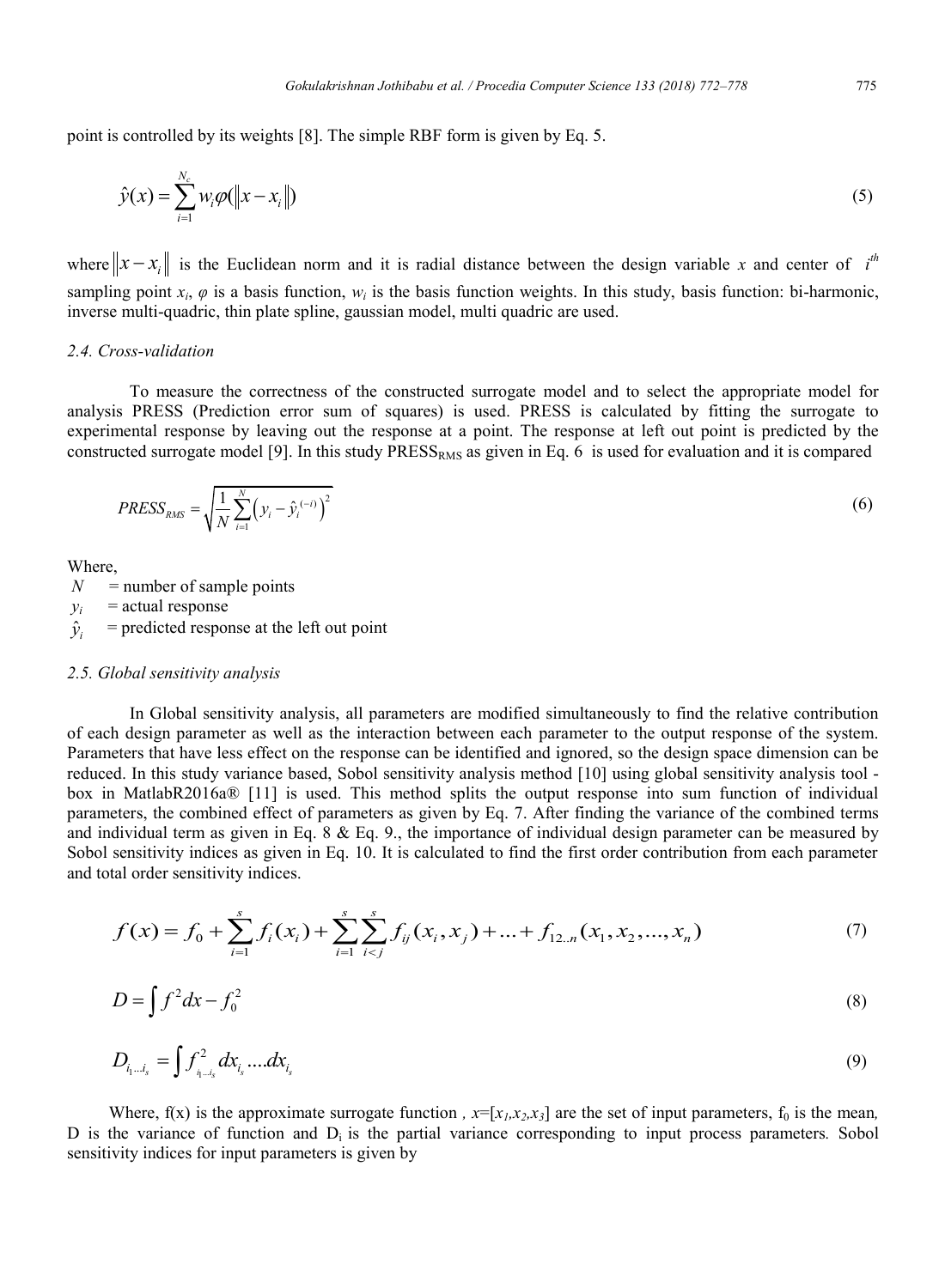$$
S_{i_1...i_s} = \frac{D_{i_1...i_s}}{D} \tag{10}
$$

 $\frac{D_i}{i} = \frac{D_i}{D}$  $S_i = \frac{D_i}{D}$  gives the first order sensitivity information for an *i*<sup>th</sup> input parameter. The total order sensitivity indices are defined by

$$
S_{Ti} = S_i + S_{ij} + ... + S_{1...i...s}
$$
\n(11)

## **3. Results and Discussion**

Based on 20 LHS sampling points and its tensile response through experiments as given in table 2, three surrogate models were constructed as a function of input parameters. Each surrogate is evaluated using  $PRESS<sub>RMS</sub>$ error metric and the results are presented in table 3. KRG surrogate performs with better PRESS<sub>RMS</sub> and Mean as compared to RBF and PRS. RBF and PRS have similar PRESS<sub>RMS</sub> values. Thus, KRG surrogate is used in this study for sensitivity studies. Sobol global sensitivity analysis method was used to find the effect of the individual parameter. To perform that, the values are varied between minimum and maximum as mentioned in Table1 for each parameter using uniform probability distribution. The total variance, partial variance and Sobol sensitivity indices is calculated using Eq. 8, Eq. 9 and Eq.10 respectively and the results for sensitivity indices are presented in table 4.

| Table 2. Experimental points generated by LHS and its tensile response |                            |                          |                             |                                   |
|------------------------------------------------------------------------|----------------------------|--------------------------|-----------------------------|-----------------------------------|
| S.No                                                                   | Layer<br>thickness<br>(mm) | Raster angle<br>(degree) | Infill<br>density<br>$(\%)$ | Average tensile<br>strength (MPa) |
| 1                                                                      | 0.35                       | 52                       | 83.8                        | 14.14                             |
| $\overline{c}$                                                         | 0.34                       | 61                       | 63.8                        | 9.45                              |
| 3                                                                      | 0.31                       | 38                       | 78.8                        | 11.54                             |
| $\overline{4}$                                                         | 0.36                       | 83                       | 71.3                        | 10.95                             |
| 5                                                                      | 0.38                       | 56                       | 73.8                        | 11.51                             |
| 6                                                                      | 0.40                       | 43                       | 61.3                        | 8.61                              |
| 7                                                                      | 0.28                       | 2                        | 68.8                        | 21.26                             |
| 8                                                                      | 0.39                       | 20                       | 66.3                        | 10.67                             |
| 9                                                                      | 0.30                       | 47                       | 43.8                        | 6.92                              |
| 10                                                                     | 0.26                       | 7                        | 53.8                        | 13.17                             |
| 11                                                                     | 0.24                       | 74                       | 81.3                        | 15.15                             |
| 12                                                                     | 0.37                       | 11                       | 41.3                        | 8.09                              |
| 13                                                                     | 0.33                       | 79                       | 51.3                        | 8.16                              |
| 14                                                                     | 0.21                       | 70                       | 46.3                        | 6.33                              |
| 15                                                                     | 0.32                       | 16                       | 86.3                        | 9.71                              |
| 16                                                                     | 0.29                       | 88                       | 56.3                        | 9.38                              |
| 17                                                                     | 0.25                       | 29                       | 88.8                        | 18.17                             |
| 18                                                                     | 0.22                       | 25                       | 58.8                        | 9.08                              |
| 19                                                                     | 0.23                       | 65                       | 76.3                        | 12.37                             |
| 20                                                                     | 0.27                       | 34                       | 48.8                        | 7.19                              |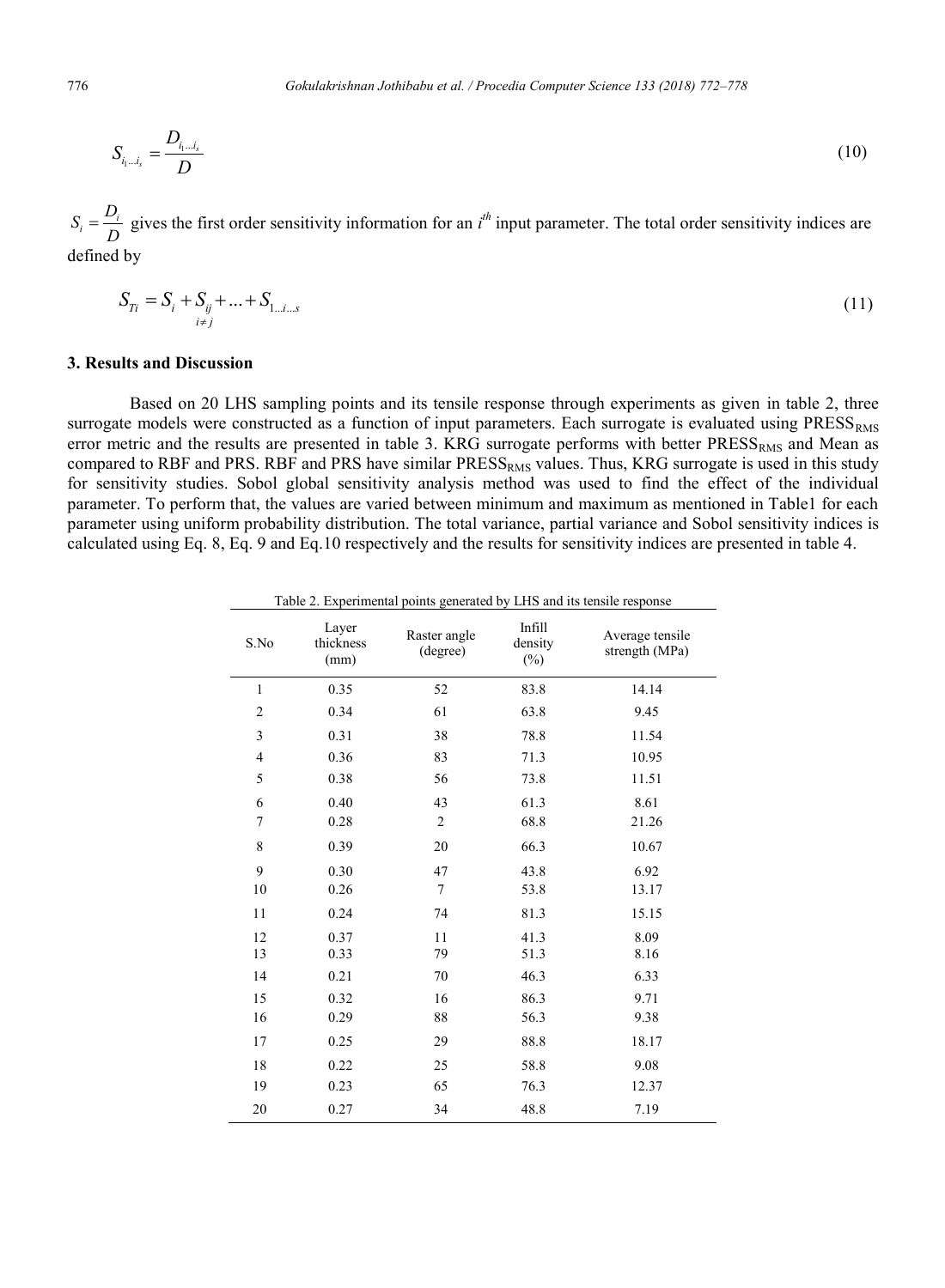|      |                                   |                             |                        | Mean= $PRESSRMS/Avg$ of actual |
|------|-----------------------------------|-----------------------------|------------------------|--------------------------------|
| S.No | Surrogate type                    | <b>PRESS</b> <sub>RMS</sub> | Avg of actual response | response                       |
|      | Kriging (KRG)                     | 2.627                       | 1.0912                 | 0.2409                         |
|      | Radial basis function (RBF)       | 3.174                       | 1.0912                 | 0.2862                         |
|      | Polynomial response surface (PRS) | 3.19                        | 1.0912                 | 0.2877                         |

Table 3.  $PRESS<sub>RMS</sub> error metric and Mean of the surrogate models$ 

It is inferred from the study that layer thickness is a least sensitive parameter and infill density is the most sensitive parameter among the three parameters considered for this study. The total effects shows the similar behavior as first order effects. Since the total effects of layer thickness is close to zero so there is not much interaction between layer thickness and other parameters. Results obtained from our studies can be corroborated with findings in work done by Sood et al. [3]. Using the data reported in their paper, we performed an ANOVA analysis. The raster angle contributes more for tensile strength than layer thickness when FDM parts are subjected to tensile load. The above mentioned study doesn't consider the infill density parameter into account. So based on the obtained results it is evident that tensile strength depends on the inter-layer and intra-layer raster to raster bonding. The increase in infill density will increase more number of rasters in given layer, which in turn increases the bonding strength*.* 

| S.No | Parameters      | First order effects | Total effects |
|------|-----------------|---------------------|---------------|
|      | Layer thickness | 0.01034             | 0.0097        |
|      | Raster angle    | 0.46                | 0.4594        |
|      | Infill density  | 0.533               | 0.5302        |

## **4. Conclusion**

In this study, authors have studied the effect of process parameters of FDM such as layer thickness, raster angle and infill density on the tensile strength of printed parts in XY orientation using surrogate based global sensitivity analysis method. Layer thickness has least effect and infill density has more effect on the tensile strength. While building predictive models either based on simulation or based on surrogate models to mimic the behavior of FDM parts, effect of infill density and raster angle should be modelled properly to predict the tensile strength of parts. A detailed study on effect of part orientation in the  $ZX / ZY$  orientation shall compliment this study to give a comprehensive understanding of process parameters on strength of FDM parts.

#### **Acknowledgements**

The authors like to acknowledge the help of Mr. J.A.Suresh, Fatigue lab, Department of Engineering design, IIT Madras in performing the experiments.

#### **References**

- [1] Ziemian, Constance, Mala Sharma, and Sophia Ziemian.(2012) "Anisotropic mechanical properties of ABS parts fabricated by fused deposition modelling." *Mechanical engineering:InTech* .
- [2] Chockalingam, K., N. Jawahar, and J. Praveen. (2016) "Enhancement of anisotropic strength of fused deposited ABS parts by genetic algorithm." *Materials and Manufacturing Processes* **31(15)**: 2001-2010.
- [3] Sood, Anoop Kumar, Raj K. Ohdar, and Siba S. Mahapatra.(2010) "Parametric appraisal of mechanical property of fused deposition modelling processed parts." *Materials & Design* **31(1)**: 287-295.
- [4] Sood, Anoop K., Raj K. Ohdar, and Siba S. Mahapatra.(2012) "Experimental investigation and empirical modelling of FDM process for compressive strength improvement." *Journal of Advanced Research* **3(1)**: 81-90.
- [5] Giunta, Anthony, Steven Wojtkiewicz, and Michael Eldred.(2003) "Overview of modern design of experiments methods for computational simulations." *41st Aerospace Sciences Meeting and Exhibit* :649 .
- [6] Viana, Felipe. (2011) "SURROGATES Toolbox user's guide".
- [7] Meckesheimer, Martin, Russell R. Barton, Timothy Simpson, Frej Limayem, and Bernard Yannou.(2001) "Metamodeling of combined discrete/continuous responses." *AIAA journal* **39(10)**: 1950-1959
- [8] Forrester, Alexander, and Andy Keane.(2008) " Engineering design via surrogate modelling: a practical guide." *John Wiley & Sons*.